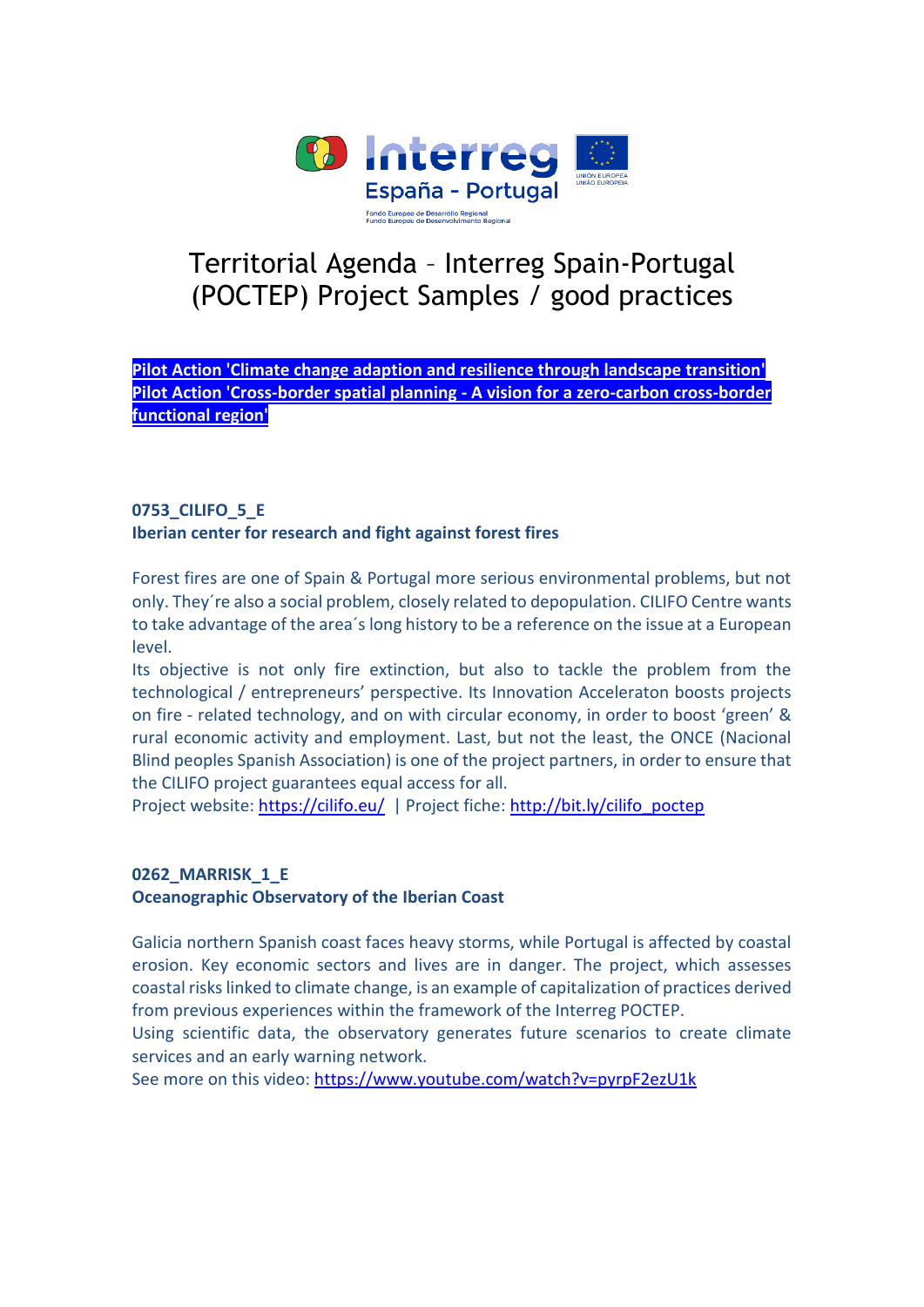#### **0366\_RES2VALHUM\_1\_P Valorisation of organic waste: production of humic substances**

From organic waste produced in the North of Portugal and Galicia, the Res2Valhum project obtains humic substances that are used to recover agricultural soils. In addition, these substances have other applications, such as in cosmetic products, nutraceuticals, among others, promoting new areas of business and employment.

"20 years ago nothing grew here; now there´s reptiles, trees and birds", see more on this Euronews Video

[https://www.youtube.com/watch?v=qkhHcuUeAr8&list=PLrjPUZyz4QeKedQOglhocwC](https://www.youtube.com/watch?v=qkhHcuUeAr8&list=PLrjPUZyz4QeKedQOglhocwCzs7p4su6Vw&index=2&t=0s) [zs7p4su6Vw&index=2&t=0s](https://www.youtube.com/watch?v=qkhHcuUeAr8&list=PLrjPUZyz4QeKedQOglhocwCzs7p4su6Vw&index=2&t=0s)

#### **0066\_AGERAR\_6\_E**

### **Storage and Management of Renewable Energy in Commercial and Residential Applications**

One of the EU´s priorities: the future of renewable energy in residential and commercial buildings inevitably involves energy storage in well-managed batteries.

The AGERAR project has associated Universities, Technological Centers and Regional Agencies, to promote energy efficiency and sustainability criteria in commercial and residential microgrids.

As a result, it has increased and improved the use and the management of renewable energies, thanks to energy storage systems and the use of energy technologies Information and communication.

See more on this video<https://www.youtube.com/watch?v=5c918uJTlkI>

#### **0276\_PRODEHESA\_MONTADO\_6\_E**

#### **Cross-Border Cooperation for the Recovery of 'DehesaMontado'**

This unique Iberian ecosystem is heavily affected by climate change and this project works with producers, but also with citizens & institutions In addition to initiatives related to the valorization and conservation of the ecosystem, as the only UNESCO candidacy to declare the dehesa as a World Heritage Site, the project carries out awareness-raising actions among citizens. It also works with producers of the Dehesa to improve the product cycle and reduce their carbon footprint.

See more on this video:<https://www.youtube.com/watch?v=tY9xT0PBVRo>

**Pilot Action 'Small places matter - Understanding how small places can boost their role for the development of a wider territory'**

**Pilot Action 'Understanding how sector policies shape spatial (im)balances - Regionfocused Territorial Impact Assessment'**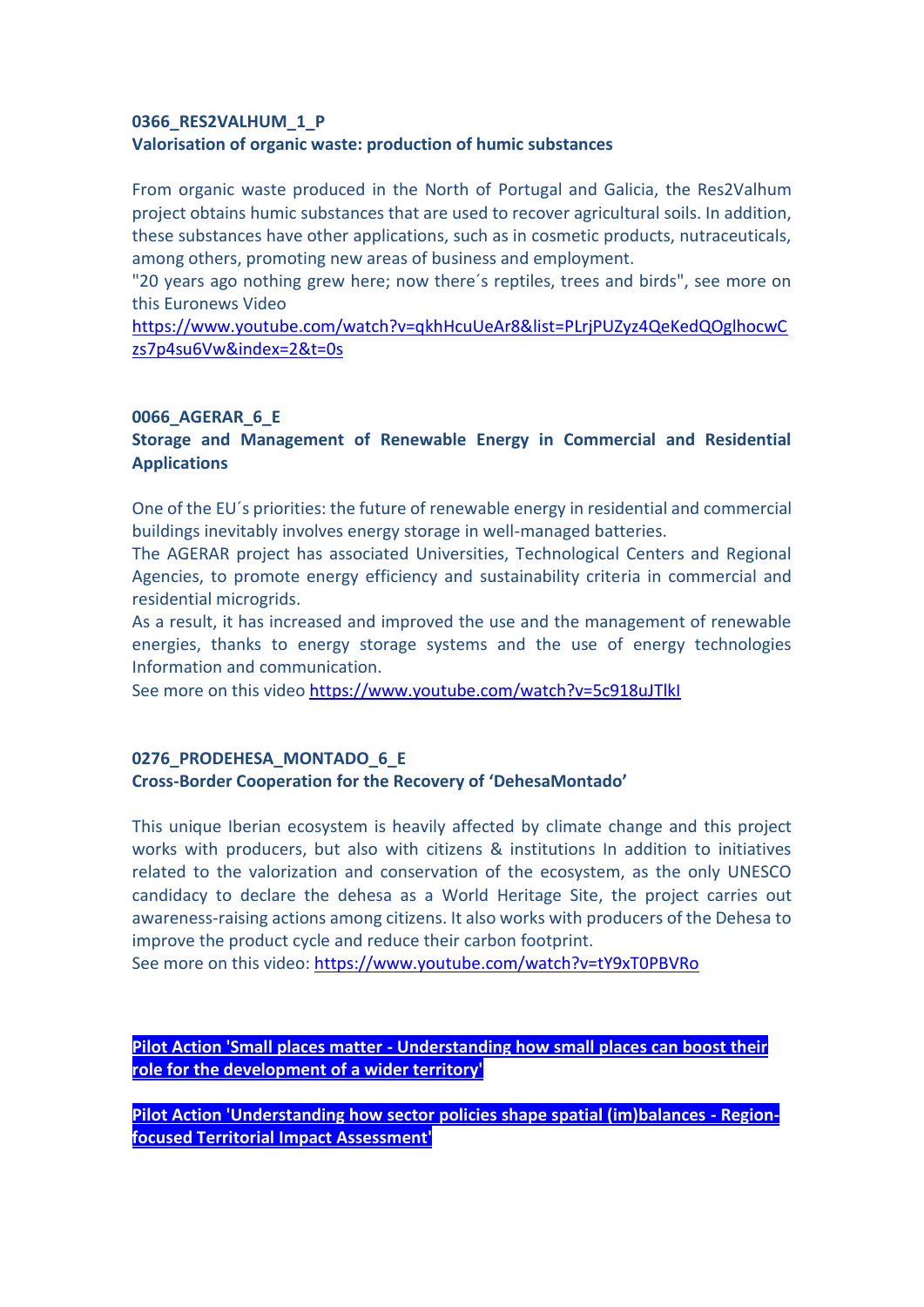#### **Pilot Action 'A future for lagging regions: Fostering the implementation of spatial strategies'**

#### **0197\_NUMA\_5\_E – A New Healthcare Model**

In the current pandemic scenario, when the monitoring of chronically ill patients is urgent and it is more convenient than ever to attend to patients without having to travel to hospitals, this project becomes even more relevant. Especially in those rural towns where both the doctor and the hospital are far away and the pharmacy is close at hand. NUMA innovates in healthcare processes by adding a new local agent to social services, pharmacies, as an actor of proximity to improve the relationship with patients, the monitoring of their conditions and the prevention of frailty.

See more on this video<https://www.youtube.com/watch?v=dhifx1xMwhE>

#### **0068\_REDTI\_4\_E - Taejo International Network**

This project promotes the sustainable growth of the "TAEJO Internacional Park" area, through the efficient management of its rich natural, cultural and tourist resources while promoting the enhancement of tourism in this territory, specially affected by depopulation and unemployment.

Its strategy has been to build solutions that must be tackled jointly, being essential the application of cross-border cooperation criteria.

See more on<https://biosferatajotejointernacional.org/>

#### **0394\_RDC\_LA2020\_4\_P - Routes and Cultural Development Alqueva Lake 2020**

The cross-border area that covers Lake Alqueva is strategic for Extremadura (Spain) and Alentejo (Portugal). It is rich in natural resources but scarce in population and industry. The project, as well as its previous experiences under the Interreg POCTEP programme, takes advantage of these alleged weaknesses as opportunities to create sustainable development and employment. For example, its starry, clear and dark skies are a tourist attraction whose materialization in the product "Dark Sky Alqueva" has been internationally recognized [\(see award\)](https://www.worldtravelawards.com/profile-37357-dark-sky-alqueva).

See more on this video: [https://www.youtube.com/watch?v=25jmeG3sstU&list=PLrjPUZyz4QeKedQOglhocwCz](https://www.youtube.com/watch?v=25jmeG3sstU&list=PLrjPUZyz4QeKedQOglhocwCzs7p4su6Vw) [s7p4su6Vw](https://www.youtube.com/watch?v=25jmeG3sstU&list=PLrjPUZyz4QeKedQOglhocwCzs7p4su6Vw)

#### **0700\_NAPOCTEP\_3\_P - Rotas napoleónicas por Espanha e Portugal**

2021 is the bicentennial of Napoleon's death, and is therefore a year of special relevance for the NAPOCTEP project. Taking advantage of the rich historical and cultural heritage of the figure of Napoleon to tackle depopulation and to generate economic activity and employment is the objective of this project.

NAPOCTEP is the «Destination Napoleón» European cultural Itinerary within the Interreg Spain-Portugal (POCTEP) cooperation area. An innovative, sustainable and attractive touristic product that aims to attract an international public through crossborder cooperation and with other European experiences.